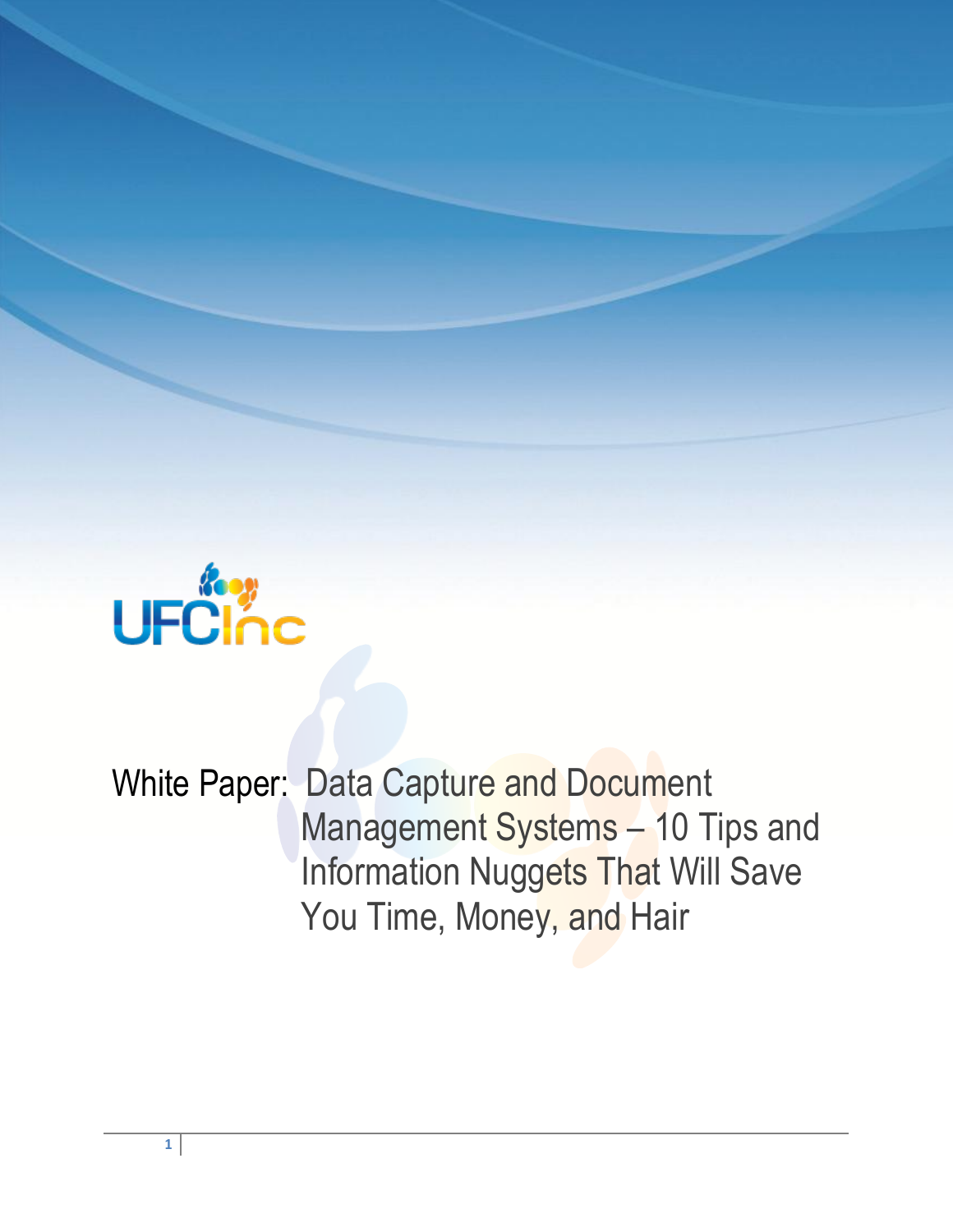# **Tip 1: Buying a Data Capture or Document Management System on Price Alone Can be Dangerous to the Health of Your Business**

by Ed Bross

Today's economy has everyone, consumers and businesses alike, pinching their pennies; only spending when absolutely necessary. Everyone is watching their cash, regardless of the size of the purchase. And technology products are not immune to the economic downturn or purchasing behaviors of consumers or businesses either. But letting today's down economy drive a long term business decision, such as buying a data capture or document management system, could leave you in an unhealthy position when the economy turns around. For example, you may be tempted to purchase a cheaper document management system now that just meets your present needs with your current volumes but doesn't scale well or have advanced features like workflow. In that case we caution 'Buyer beware'. Because in one to two years you may be stuck trying to explain to management and users why your system can't handle the increase in volume or why you can't make the business more efficient because your system doesn't have advanced web enabled capabilities and business process management functionality.

# **Scalability**

When considering a data capture or document management system, you should be very aware of the ability for the system to expand as your business expands. Low end 'budget' systems may be very appealing with low inception costs and a good sales pitch that the system will meet all your needs. But the old adage that you get what you pay for holds true with data capture and document management systems, just as it does with anything else you may buy. A low end, inexpensive system may work well for a period of time, just like buying a cheap car, but as you drive your volumes to increase, more users are added, and as you ask the system to do more, the system will eventually break down – just like a cheap car will if you drive it too fast over rough roads with too many passengers. Add in the costs of extra support, increased downtime, possible impacts to business data, and just plain stress, and you will quickly realize that the initial lower cost of the system is quickly eaten up over time with higher support costs and inefficient processes.

### **Integration**

A low end, 'budget' data capture or document management system also may not provide robust or easy integration with various software products. This need for integration with other software products has been fairly standard over the years but it is becoming even more apparent as many companies adopt collaboration portals like Microsoft Sharepoint, which store a large amount of documents and data, but which needs to be integrated with a data capture and/or document management system to be really effective. Integration comes with a cost, but a well designed data capture or document management system will allow easy extensions to the software to be built, thereby reducing the integration costs and allowing for more flexibility.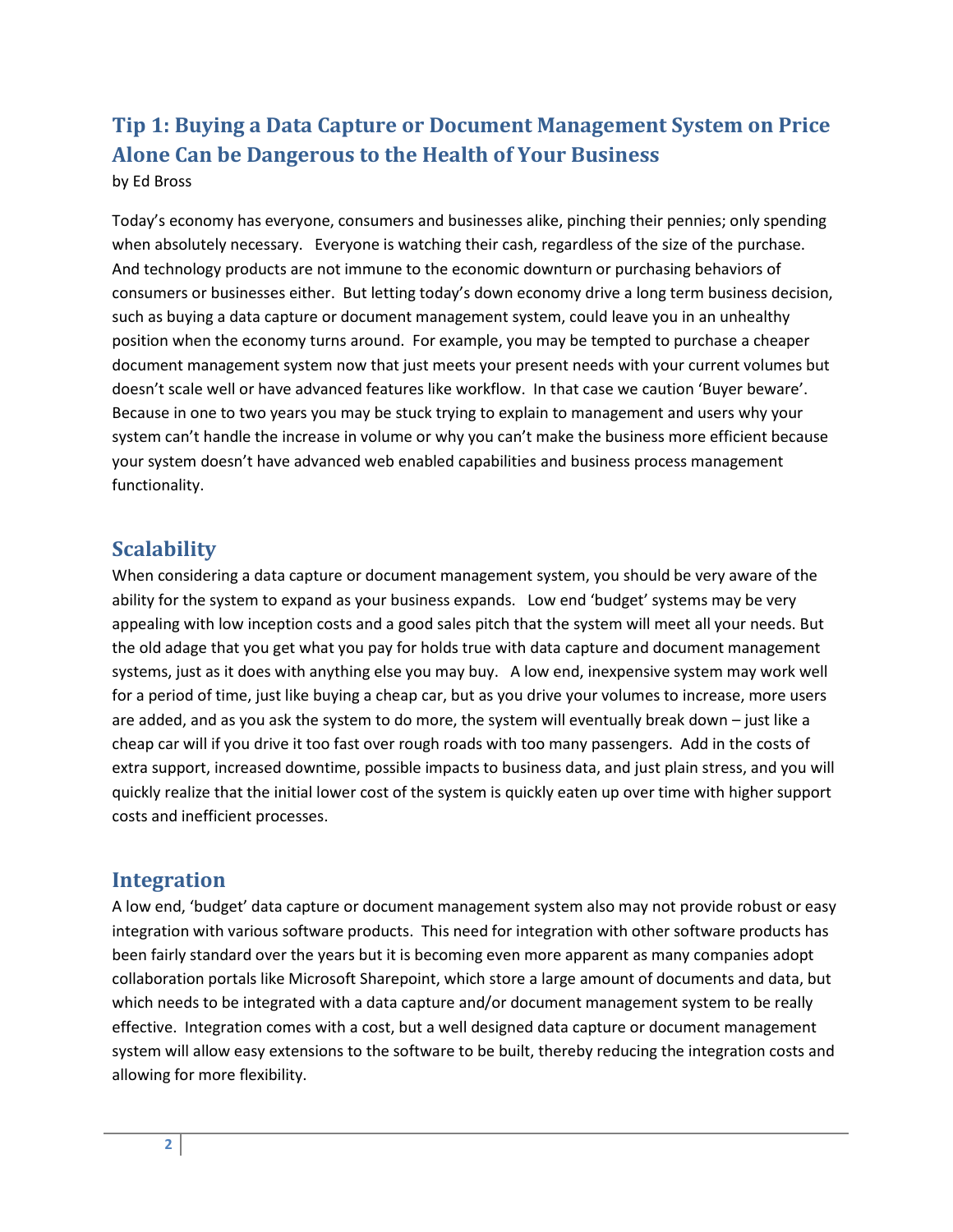## **Customization**

Additionally, a business need may arise that was not identified during requirements gathering and after you have finished your data capture or document management system implementation. Once this business requirement is determined, the system may have to undergo extensive customization which often times carries a hefty price tag. Worse yet, you may be limited to how much you can customize the system which would be a major 'gotcha' when buying a cheaper system. Workflow is a good example. Often, after using the system for a certain period of time, businesses realize that they can be much more efficient in how they route and handle documents if they can setup flexible electronic document processing workflows. Generally speaking, cheaper systems do not include workflow as part of their system. So if you bought the cheaper system that doesn't include workflow, now you have a problem. You already bought the system but you can't increase efficiencies and reduce costs by using electronic workflow because your system doesn't have it. Now you have to explain to your business users and management why they can't be more efficient. That is no fun.

We agree that a scalable, easily integrated, easily customized feature rich data capture or document management system will generally speaking not be your cheapest solution. However, data capture and document management systems should be viewed as a long term investment that should become an integral part of your daily business process and not just a short sighted investment that is based on initial costs. The point is that you can always buy a Volkswagen Beetle if you just want to get from point A to point B but if you really need a Mercedes then converting your Volkswagen into a Mercedes will probably cost you more in the long run than just buying the Mercedes in the first place.